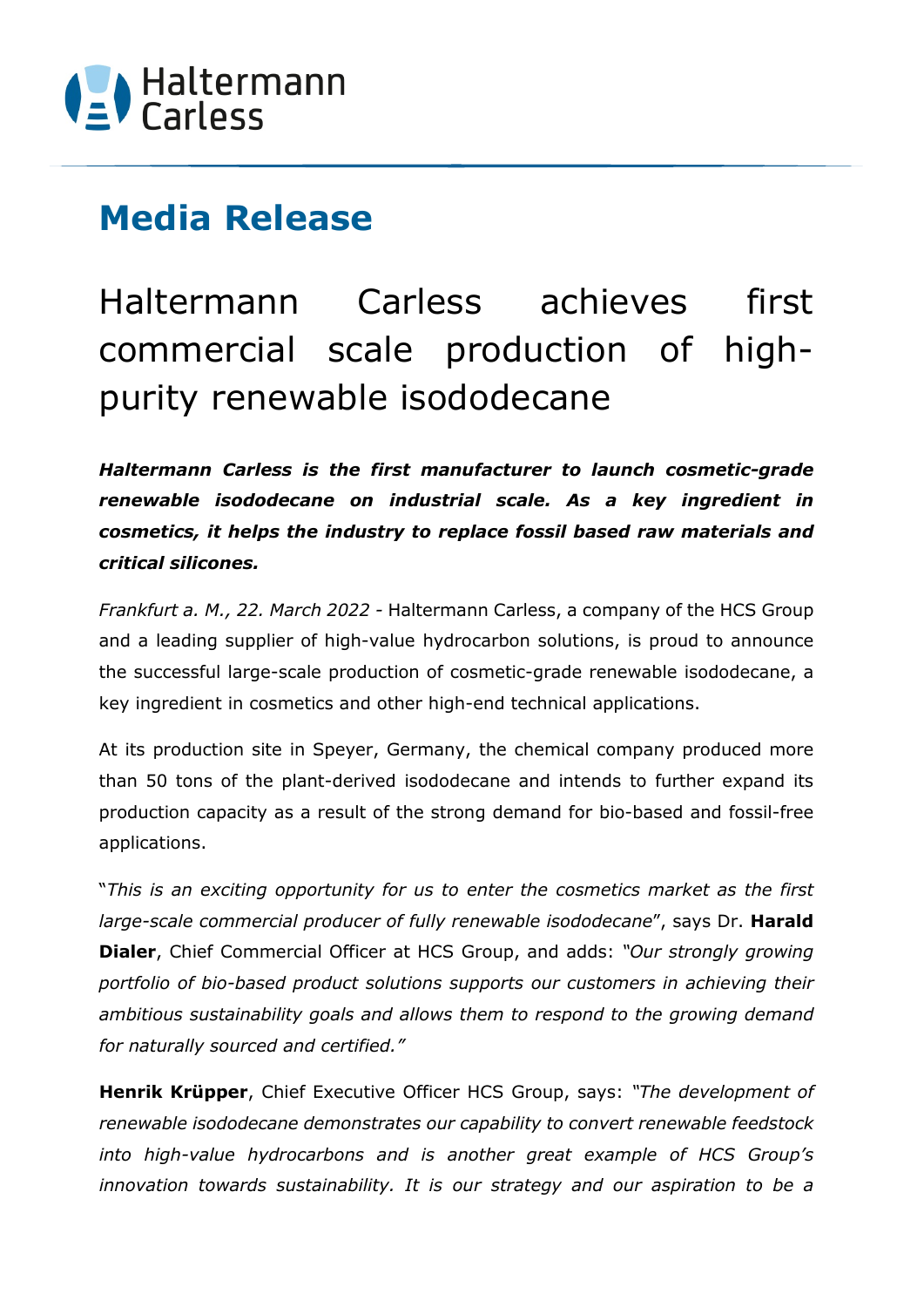# (2) Haltermann

*perpetual pioneer in the area of high-value hydrocarbons, while making a clear contribution to defossilisation and the reduction of greenhouse gas emissions."*

#### **Isododecane produced from 100% plant-based raw materials**

The renewable isododecane is manufactured from plant-derived resources in close cooperation with the long-term partner Gevo Inc., a front-runner in sustainable Biofuels and Chemicals. At Haltermann Carless production site in Speyer the biobased raw materials are processed into high-purity isododecanes in cosmetic quality using advanced processing, separation and purification technologies.

#### **Naturally sourced skincare – a strong trend in cosmetic and beauty industry**

Renewable isododecane is an important ingredient in skincare, hair treatment and beauty products. It can be used as a drop-in solution making it a simple replacement to fossil-based raw materials and critical silicones such as cyclosiloxane. The cosmetics industry is heavily investing in more organic and plant-based personal care solutions in response to a strong consumer demand for naturalness and more sustainable products.

XXX